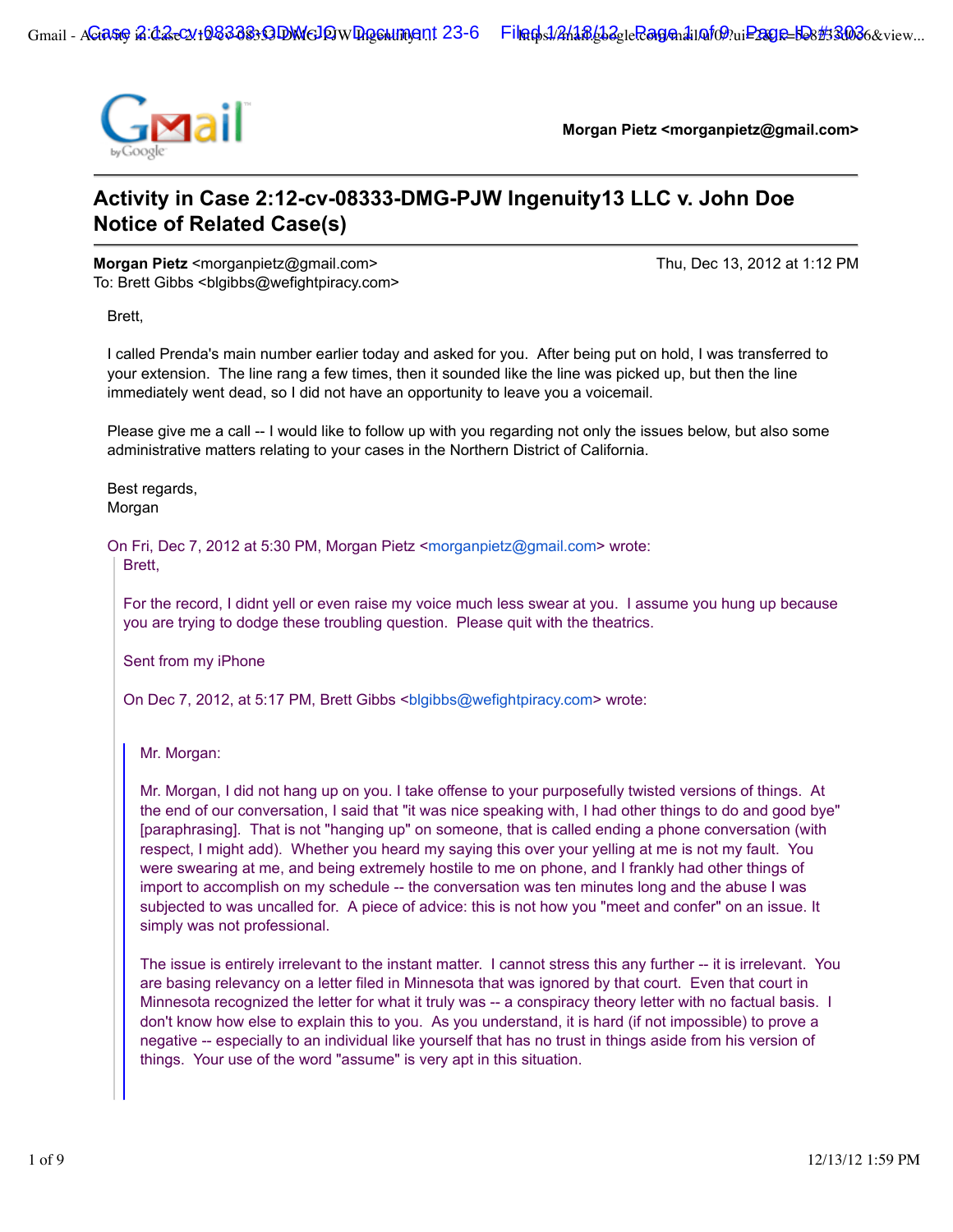As I told you over the phone, when you asked "Is there another Alan Cooper?", I said, "I am sure there are hundreds of Alan Coopers in this world." If your question had been framed more pointedly, and not so vague, maybe I could have provided you with a specific answer.

I don't wish to discuss this matter further with you because of the verbal abuse I experienced in our first phone call. You know, as well as I, that there is a certain courtesy-code displayed between even opposing attorneys -- your yelling and use of bad language directed towards me violates those rules. I would remind you of the following:

"As officers of the court with responsibilities to the administration of justice, attorneys have an obligation to be professional with clients, other parties and counsel, the courts and the public. This obligation includes civility, professional integrity, personal dignity, candor, diligence, respect, courtesy, and cooperation, all of which are essential to the fair administration of justice and conflict resolution." [California Attorney Guidelines of Civility and Professionalism]

Please be ever mindful of this if we speak in the future.

Regards,

Brett Gibbs

On Fri, Dec 7, 2012 at 11:40 AM, Morgan E. Pietz <mpietz@pietzlawfirm.com> wrote: Brett,

This is to confirm a few things, in writing, about our phone call of earlier today.

Prior to hanging up on me, you confirmed that you would not be answering either of my questions below about (1) your client contact at Ingenuity 13 (not AF holdings, which I clarified today) or (2) a copy of Alan' Coopers verification in the Ingenuity 13 case in E.D. Cal., which you purported to keep a copy of, under penalty of perjury. You stated that you viewed these issues as irrelevant to the instant case, and would not answer them absent a more formal demand. I explained that I disagreed, because as far as I am concerned, the Alan Cooper issue goes straight to the heart of whether your client has proper standing, among other, more troubling issues.

Also, to repeat my additional request: if any facts in the Alan Cooper letter filed in Minnesota are incorrect, then please let me know which fact and why it is incorrect. However, since you have so far refused to provide any specifics, I can only continue to assume that everything in that letter is correct.

I also note that you again refused to say whether there is another Alan Cooper (other than the gentleman in Minnesota who filed the letter through counsel) who is/was the principal of AF Holdings of Ingenuity 13.

Please contact me should you change your mind and decide that you do wish to discuss this matter further.

Best regards, Morgan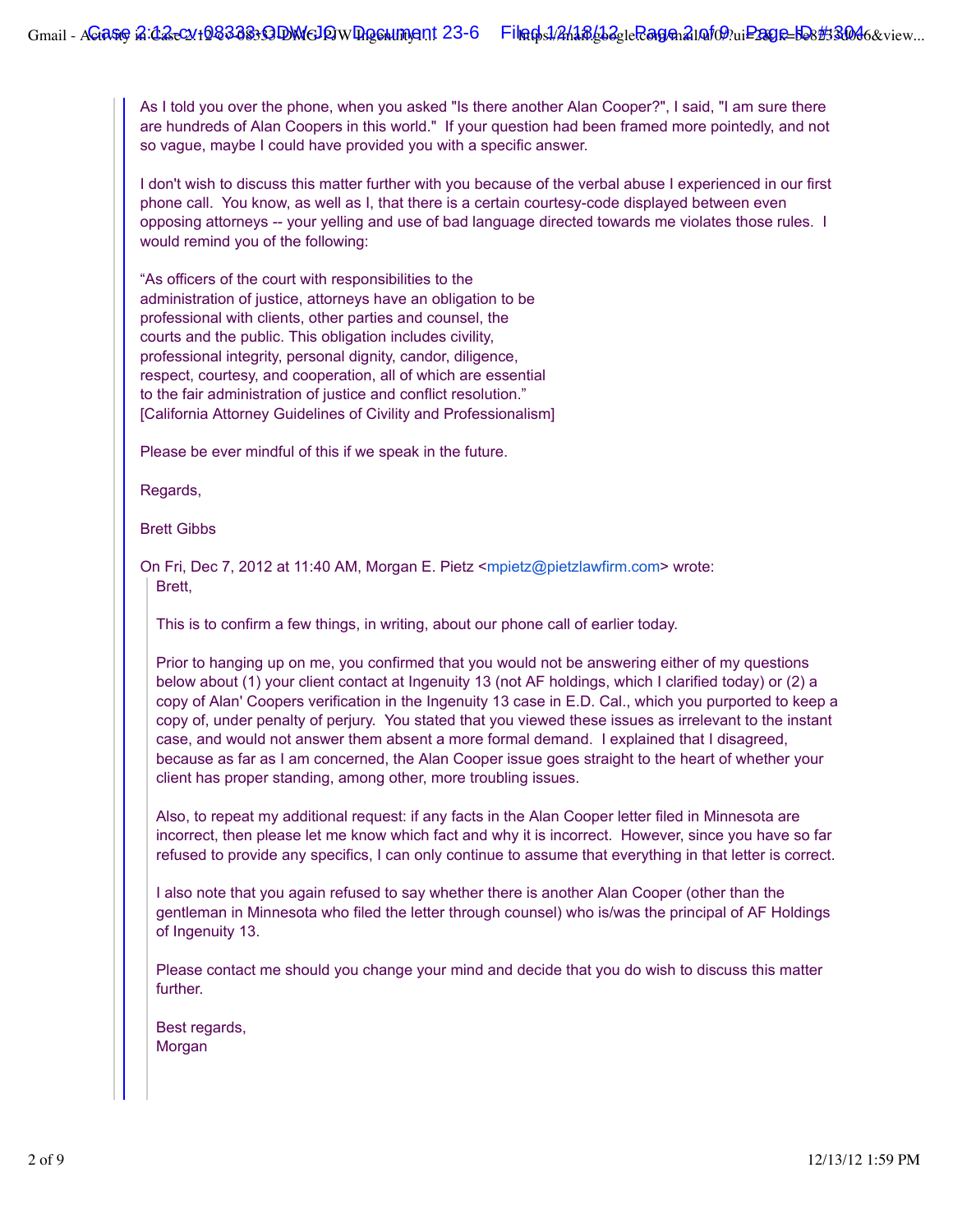On Fri, Dec 7, 2012 at 11:13 AM, Morgan E. Pietz <mpietz@pietzlawfirm.com> wrote: Re-forward. ---------- Forwarded message ---------- From: **Morgan E. Pietz** <mpietz@pietzlawfirm.com> Date: Mon, Dec 3, 2012 at 7:23 PM Subject: Re: Activity in Case 2:12-cv-08333-DMG-PJW Ingenuity13 LLC v. John Doe Notice of Related Case(s) To: Brett Gibbs <br/>sblgibbs@wefightpiracy.com> Brett, If I am supposedly twisting your words (although you do not say how, or clarify whether you are now changing your mind), how about a couple of straight answers then, so nothing gets lost in translation: (1) Will you tell me the name of your supposed client contact at AF Holdings with whom you supposedly communicated with last week? I do not want any details of the conversation, just a name. (2) Will you produce the original signature to the verification page, identified below, that supposedly contains "Alan Cooper's" handwritten signature? And if the answer to these questions is still no, which is what you said earlier today, please explain why. Best regards, Morgan On Mon, Dec 3, 2012 at 7:09 PM, Brett Gibbs <blgibbs@wefightpiracy.com> wrote: Mr. Pietz: Assume whatever you would like to assume -- that seems to be what you have done throughout my cases with you. As for the former, you have grossly misstated the contents of the "very brief conversation from just prior to the telephonic conference." I think this twisting of my words is intentional -- and I do not like playing childish and manipulative games. So, I will not be drawn into this baseless banter, wasting everyone's time and money. If want to have an honest adult conversation, I will participate. If you want to have a meet and confer on these issues, I will be available to do that next week. Let me know when you are available. Regards, 3 of 9 12/13/12 1:59 PM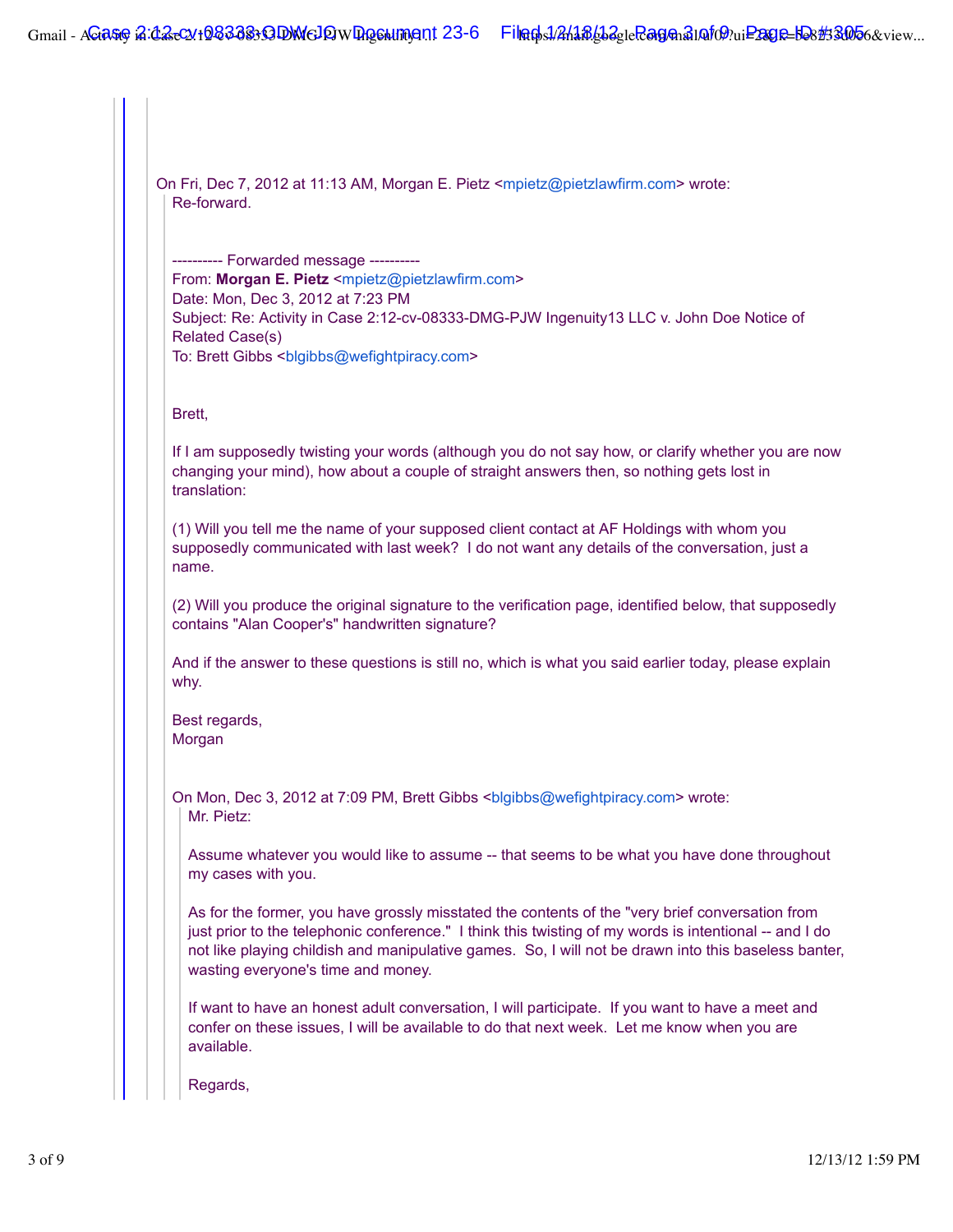### Brett Gibbs

On Mon, Dec 3, 2012 at 6:17 PM, Morgan E. Pietz <mpietz@pietzlawfirm.com> wrote: Brett,

I wanted to follow up on our very brief conversation from just prior to the telephonic conference with Judge Walsh today regarding the two issues raised in my email below.

This email is to confirm that before Magistrate Judge Walsh joined us on the line, you stated that you would not be providing me with either the name of your client contact, or a copy of the original signature version of Alan Cooper's verification in the E.D. Call Petition matter, which you stated, under penalty of perjury, that you have a copy of in your possession.

In an effort to begin a meet and confer dialogue on the matter, can you please elaborate on the reason(s) that you are refusing to produce either of these things?

Frankly, I think your refusal to answer the simple question of whether there is another Alan Cooper (i.e., not Mr. Steele's former caretaker in Minnesota) who is the principal of AF Holdings and Ingenuity 13 speaks volumes. Until you provide some kind of answer that makes sense, under penalty of perjury, I am going to assume the worst case scenario here and litigate accordingly.

If you would like to discuss any of this, please feel free to give me a call.

Best regards, Morgan

On Mon, Dec 3, 2012 at 12:58 PM, Morgan E. Pietz <mpietz@pietzlawfirm.com> wrote: Brett,

Last week you told me that you lacked authority to grant me an extension request and would have to "check with [your] client" on whether you could grant a modest extension. Then, a few days later, you purported that you had answer on this issue (although you never did bother to tell me what your client's response was).

In light of all of the serious questions raised in the Notice of Related Cases (filing receipt below) regarding who really owns AF Holdings and Ingenuity 13, I'd like you please clarify something for me: when you said you had to talk to your client last week, with whom did you speak?

Also, with reference to Exhibit E (a copy of your verified petition in an ED Cal Ingenuty 13 case) to Appendix 1 (of the Notice of Related Cases), please consider this my first, informal request for a copy of the original signature of Alan Cooper. The verification page, which recites that it was "Notarized" on the heading, states under Alan Cooper's "/s/" signature that:

"I, Brett L. Gibbs, Esq., hereby confirm per Eastern District of California Local Rule 131(f) that counsel for Plaintiff has a signed original notarized version of the above Verified Petition."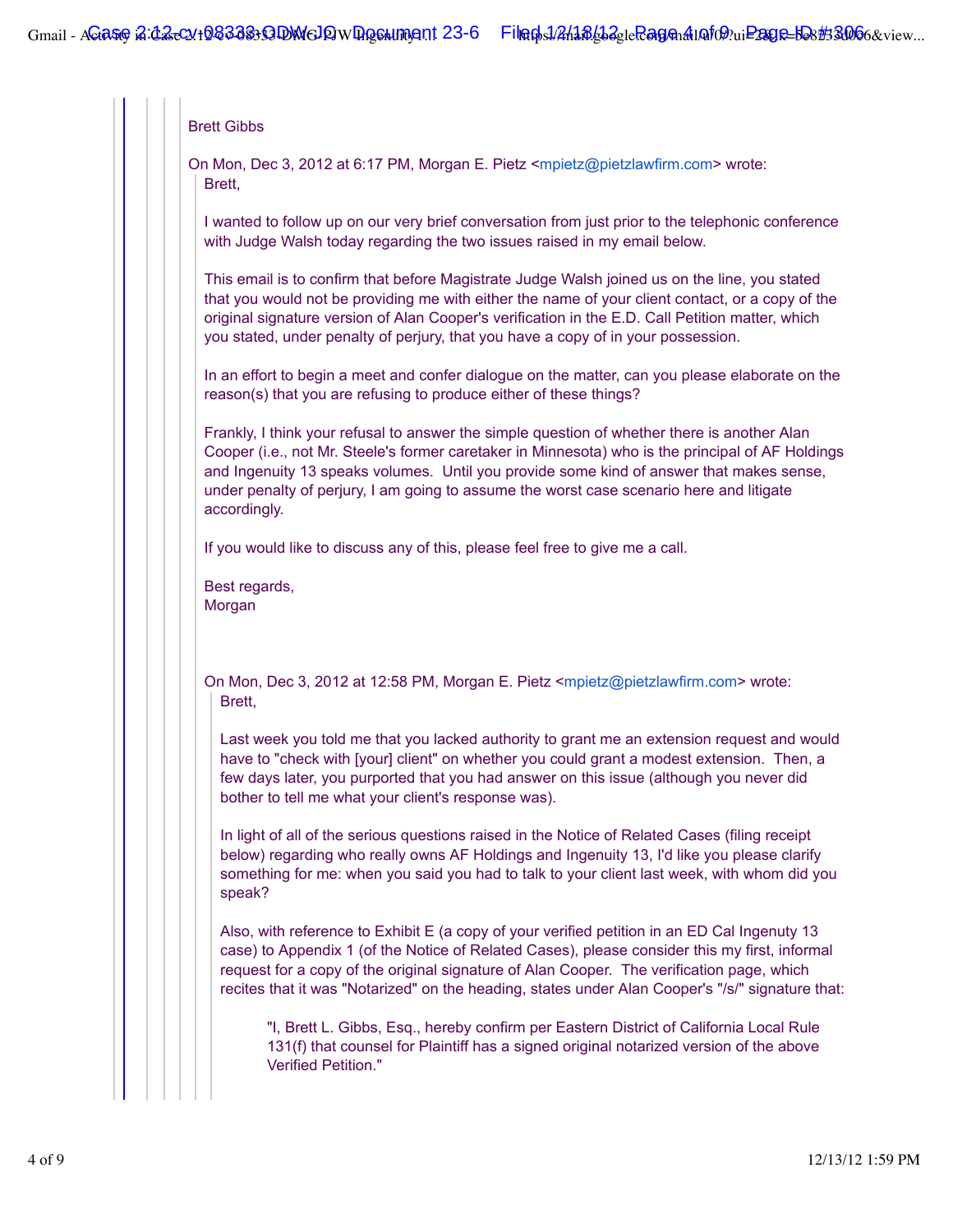Please produce a copy of that original signature for my inspection.

Feel free to give me a call if you would like to discuss any of this prior to our 3:00 call with Magistrate Walsh today.

Best regards, Morgan

---------- Forwarded message ---------- From: <cacd\_ecfmail@cacd.uscourts.gov> Date: Mon, Dec 3, 2012 at 12:41 PM Subject: Activity in Case 2:12-cv-08333-DMG-PJW Ingenuity13 LLC v. John Doe Notice of Related Case(s) To: ecfnef@cacd.uscourts.gov

**This is an automatic e-mail message generated by the CM/ECF system. Please DO NOT RESPOND to this e-mail because the mail box is unattended.**

**\*\*\*NOTE TO PUBLIC ACCESS USERS\*\*\* Judicial Conference of the United States policy permits attorneys of record and parties in a case (including pro se litigants) to receive one free electronic copy of all documents filed electronically, if receipt is required by law or directed by the filer. PACER access fees apply to all other users. To avoid later charges, download a copy of each document during this first viewing. However, if the referenced document is a transcript, the free copy and 30 page limit do not apply.**

**UNITED STATES DISTRICT COURT for the CENTRAL DISTRICT OF CALIFORNIA**

## **Notice of Electronic Filing**

The following transaction was entered by Pietz, Morgan on 12/3/2012 at 12:41 PM PST and filed on 12/3/2012

**Case Name:** Ingenuity13 LLC v. John Doe **Case Number:** 2:12-cv-08333-DMG-PJW **Filer:** John Doe

**Document Number:** 15

#### **Docket Text:**

**NOTICE of Related Case(s) filed by Putative John Doe John Doe. Related Case(s): 2:12-cv-05709-ODW-JC; 2:12-cv-06635-GHK-RZ; 2:12-cv-06660-GAF-AGR; 2:12-cv-07385-DSF-FFM; 2:12-cv-07386- DMG-JEM; 2:12-cv-08322-DMG-PJW; 2:12-cv-08333-DMG-PJW (Attachments: # (1) Appendix 1 - Letter Filed by Counsel for Alan Cooper in District of Minnesota, # (2) Appendix 2 - Transcript of Prenda Hearing in Middle District of Florida, # (3) Appendix 3 - Table of Related Ingenuity 13 and AF Holdings Cases in Central District of California)(Pietz, Morgan)**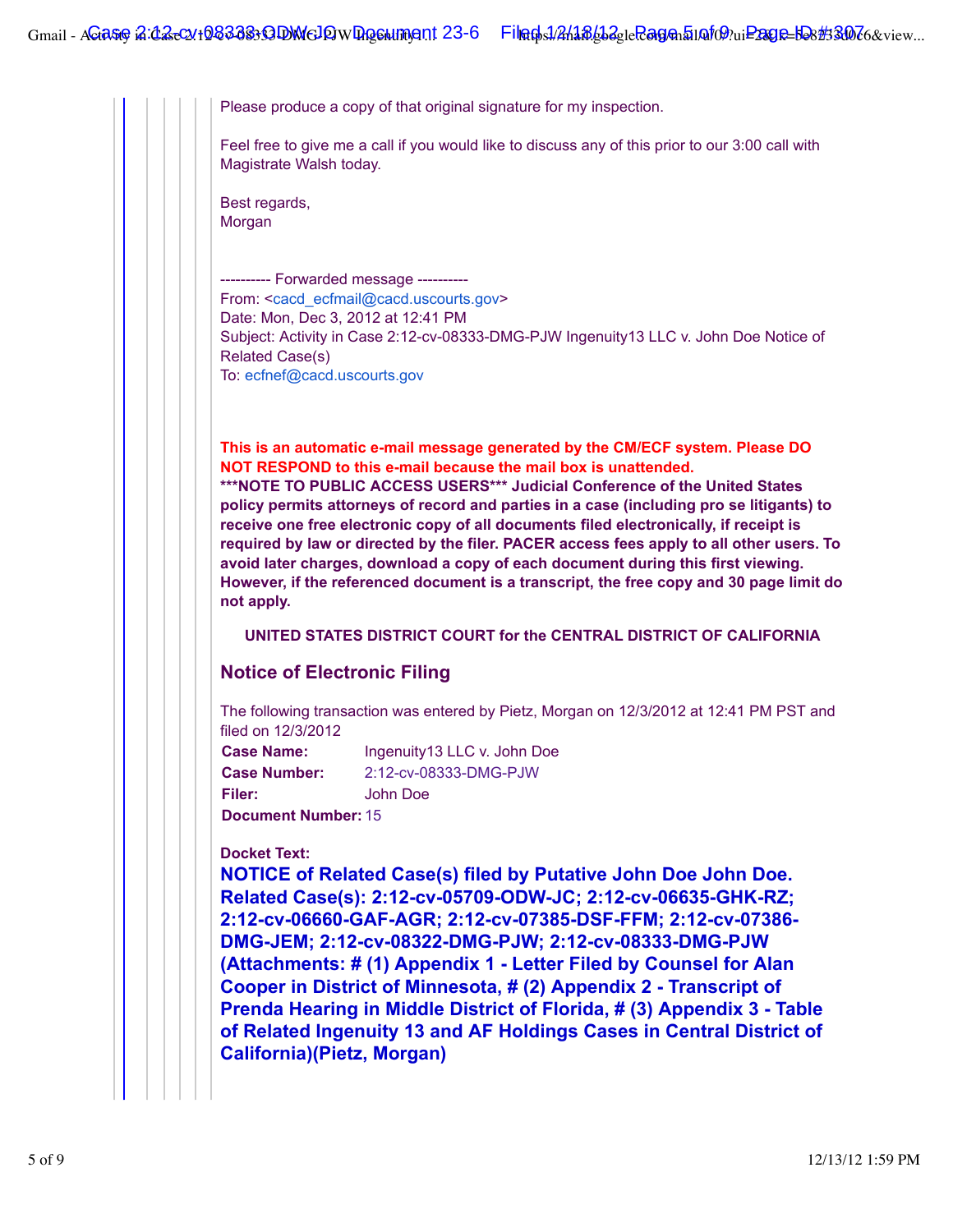**2:12-cv-08333-DMG-PJW Notice has been electronically mailed to:** Brett Langdon Gibbs &nbsp &nbsp blgibbs@wefightpiracy.com, docket@wefightpiracy.com Morgan E Pietz & nbsp & nbsp mpietz@pietzlawfirm.com, lrudolph@pietzlawfirm.com **2:12-cv-08333-DMG-PJW Notice has been delivered by First Class U. S. Mail or by other means BY THE FILER to :** The following document(s) are associated with this transaction: **Document description:**Main Document **Original filename:**\_Notice of Related Cases v3.pdf **Electronic document Stamp:** [STAMP cacdStamp\_ID=1020290914 [Date=12/3/2012] [FileNumber=14739678-0 ] [8fa7b4078f2edcb17f48906046f07118f65a17d9fd4cc4bb72a832a819fbb9d764c 53cad2cb7709c7326429417cf1da8198fa258763750d699bdcfb8302432f5]] **Document description:**Appendix 1 - Letter Filed by Counsel for Alan Cooper in District of **Minnesota Original filename:**1 - Alan Cooper - ECF Letter.pdf **Electronic document Stamp:** [STAMP cacdStamp\_ID=1020290914 [Date=12/3/2012] [FileNumber=14739678-1 ] [b67f59fd3ea3af034988085bb0050c0b7bec0b51f4a2a1b9e1a86d884bee70902f8 b185448643eaaf0c168ea094d9bb795cfe18ea0a76694db229c8d4f0ed93b]] **Document description:**Appendix 2 - Transcript of Prenda Hearing in Middle District of Florida **Original filename:**2 - Nguyen Hearing Transcript - Tampa.pdf **Electronic document Stamp:** [STAMP cacdStamp\_ID=1020290914 [Date=12/3/2012] [FileNumber=14739678-2 ] [800d30a30660cee9e1e1cd9e2085b2203c5f1560dc35331306948d42d5db2bacbb1 4c9c0de2ba4111a44f943ff62244c47022c110fb78c02cb7bc79c5b6db298]] **Document description:**Appendix 3 - Table of Related Ingenuity 13 and AF Holdings Cases in Central District of California **Original filename:**3 - Table of Cases.pdf **Electronic document Stamp:** [STAMP cacdStamp\_ID=1020290914 [Date=12/3/2012] [FileNumber=14739678-3 ] [5ae2ecc869dce997f693775d8ff426a8a3c48b190e25e753128678117c874da161b d2e4141ae7449e578ee22e9cd67e8a02439f2880ed9596a082b3653152487]] -- Morgan E. Pietz THE PIETZ LAW FIRM 3770 Highland Ave., Ste. 206 Manhattan Beach, CA 90266 mpietz@pietzlawfirm.com Ph: (310) 424-5557 Fx: (310) 546-5301 www.pietzlawfirm.com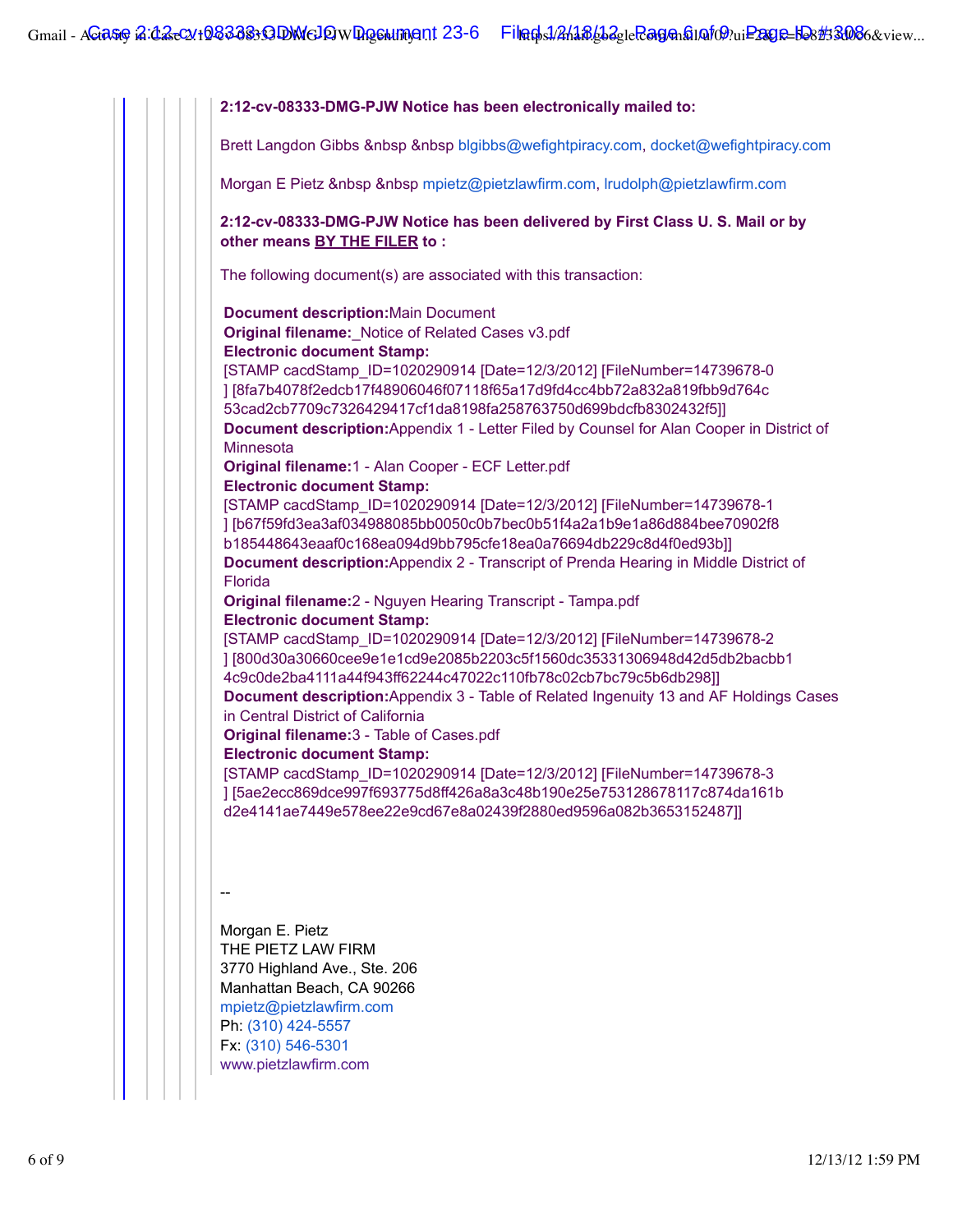Morgan E. Pietz THE PIETZ LAW FIRM 3770 Highland Ave., Ste. 206 Manhattan Beach, CA 90266 mpietz@pietzlawfirm.com Ph: (310) 424-5557 Fx: (310) 546-5301 www.pietzlawfirm.com

--

--

Brett L. Gibbs, Esq. (SBN 251000) Of Counsel to Prenda Law Inc. 38 Miller Avenue, #263 Mill Valley, CA 94941 415-325-5900 blgibbs@wefightpiracy.com

## NOTICE: THIS EMAIL IS INTENDED TO BE PART OF A SETTLEMENT NEGOTIATION AND IS NOT ADMISSIBLE UNDER FRE RULE 408.

#### NOTICE:

This communication is covered by the Electronic Communications Privacy Act, found at 18 U.S.C. 2510 et. seq. and is intended to remain confidential and is subject to applicable attorney/client and/or work product privileges. If you are not the intended recipient of this message, or if this message has been addressed to you in error, please immediately alert the sender by reply e-mail and then delete this message and all attachments. Do not deliver, distribute or copy this message and/or any attachments and if you are not the intended recipient, do not disclose the contents or take any action in reliance upon the information contained in this communication or any attachments.

Circular 230 Disclosure: Pursuant to recently-enacted U.S. Treasury Department regulations, we are now required to advise you that, unless otherwise expressly indicated, any federal tax advice contained in this communication, including attachments and enclosures, is not intended or written to be used, and may not be used, for the purpose of (i) avoiding tax-related penalties under the Internal Revenue Code or (ii) promoting, marketing or recommending to another party any tax-related matters addressed herein.

--

Morgan E. Pietz THE PIETZ LAW FIRM 3770 Highland Ave., Ste. 206 Manhattan Beach, CA 90266 mpietz@pietzlawfirm.com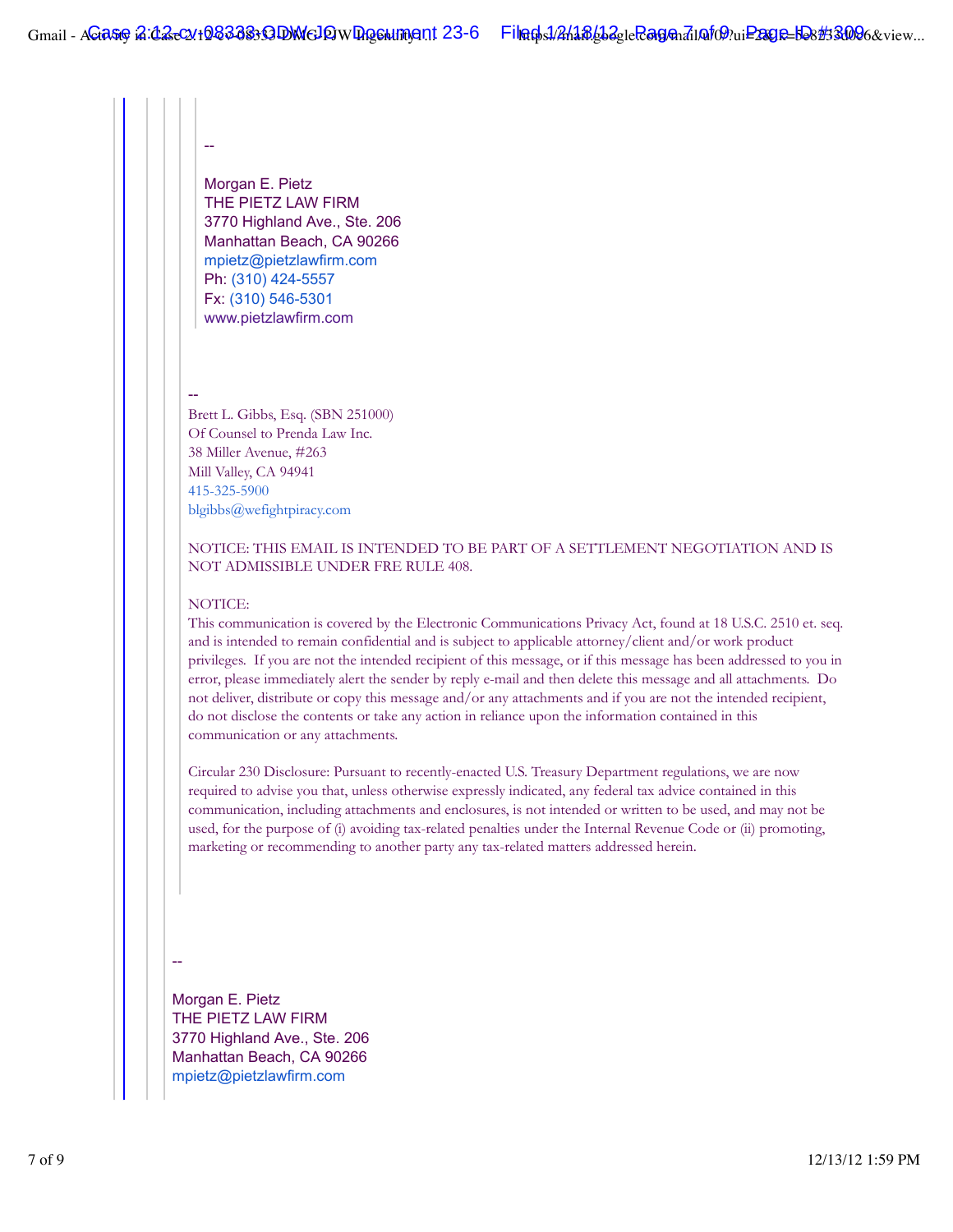Ph: (310) 424-5557 Fx: (310) 546-5301 www.pietzlawfirm.com -- Morgan E. Pietz THE PIETZ LAW FIRM 3770 Highland Ave., Ste. 206 Manhattan Beach, CA 90266 mpietz@pietzlawfirm.com Ph: (310) 424-5557 Fx: (310) 546-5301 www.pietzlawfirm.com -- Morgan E. Pietz THE PIETZ LAW FIRM 3770 Highland Ave., Ste. 206 Manhattan Beach, CA 90266 mpietz@pietzlawfirm.com Ph: (310) 424-5557 Fx: (310) 546-5301 www.pietzlawfirm.com Brett L. Gibbs, Esq. (SBN 251000) Of Counsel to Prenda Law Inc. 38 Miller Avenue, #263 Mill Valley, CA 94941 415-325-5900 blgibbs@wefightpiracy.com NOTICE: THIS EMAIL IS INTENDED TO BE PART OF A SETTLEMENT NEGOTIATION AND IS NOT

ADMISSIBLE UNDER FRE RULE 408.

## NOTICE:

--

This communication is covered by the Electronic Communications Privacy Act, found at 18 U.S.C. 2510 et. seq. and is intended to remain confidential and is subject to applicable attorney/client and/or work product privileges. If you are not the intended recipient of this message, or if this message has been addressed to you in error, please immediately alert the sender by reply e-mail and then delete this message and all attachments. Do not deliver, distribute or copy this message and/or any attachments and if you are not the intended recipient, do not disclose the contents or take any action in reliance upon the information contained in this communication or any attachments.

Circular 230 Disclosure: Pursuant to recently-enacted U.S. Treasury Department regulations, we are now required to